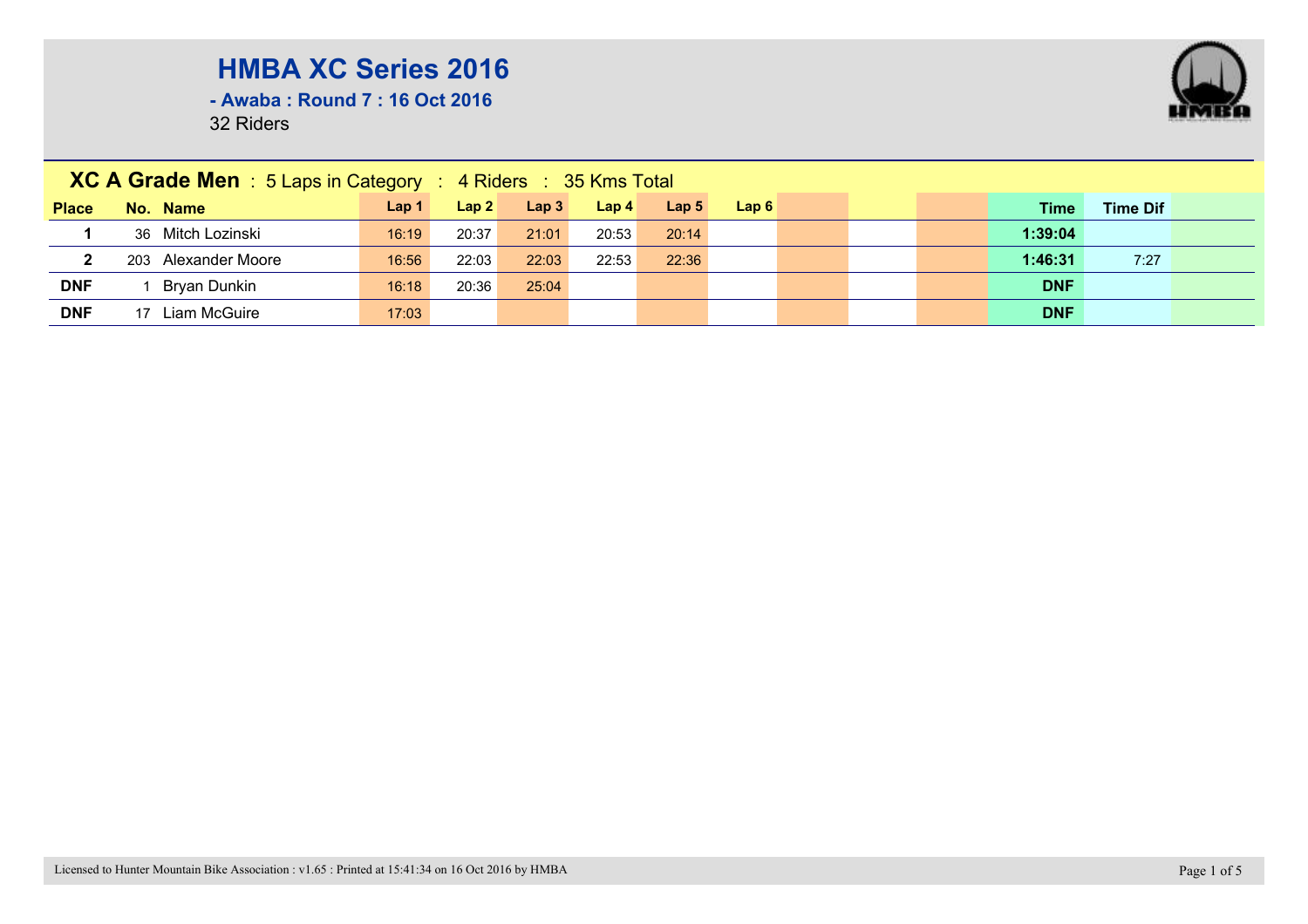

**- Awaba : Round 7 : 16 Oct 2016**

|              | <b>XC B Grade Men</b> : 4 Laps in Category : 5 Riders : 28 Kms Total |                  |       |                  |                  |                  |      |  |  |         |                 |  |  |
|--------------|----------------------------------------------------------------------|------------------|-------|------------------|------------------|------------------|------|--|--|---------|-----------------|--|--|
| <b>Place</b> | No. Name                                                             | Lap <sub>1</sub> | Lap2  | Lap <sub>3</sub> | Lap <sub>4</sub> | Lap <sub>5</sub> | Lap6 |  |  | Time    | <b>Time Dif</b> |  |  |
|              | 155 Joel Allan                                                       | 17:54            | 21:10 | 22:00            | 21:46            |                  |      |  |  | 1:22:50 |                 |  |  |
| $\mathbf{2}$ | 274 Lachlan BAKEWELL-                                                | 18:18            | 23:55 | 21:19            | 22:49            |                  |      |  |  | 1:26:21 | 3:31            |  |  |
| 3            | 194 Geoffrey Dunkin                                                  | 18:43            | 23:40 | 22:02            | 23:54            |                  |      |  |  | 1:28:19 | 5:29            |  |  |
| 4            | 220 Kai Bruce                                                        | 20:31            | 25:44 | 26:36            | 27:54            |                  |      |  |  | 1:40:45 | 17:55           |  |  |
| 5.           | Keith Bruce<br>171                                                   | 21:40            | 26:45 | 26:34            | 26:10            |                  |      |  |  | 1:41:09 | 18:19           |  |  |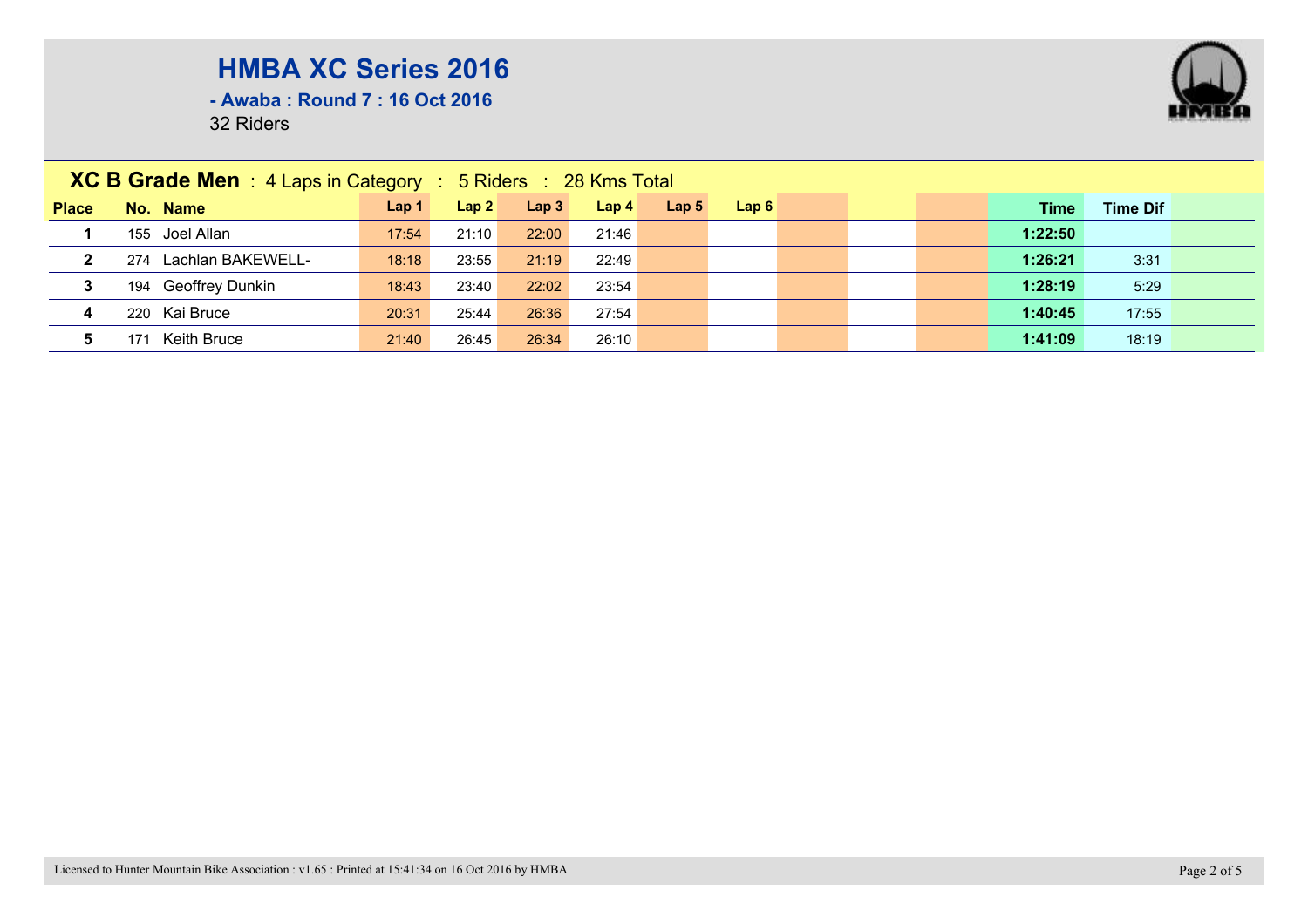**- Awaba : Round 7 : 16 Oct 2016**

|              | <b>XC B Grade Women</b> : 3 Laps in Category : 2 Riders : 21 Kms Total |       |       |       |                  |                  |      |  |  |  |             |                 |  |
|--------------|------------------------------------------------------------------------|-------|-------|-------|------------------|------------------|------|--|--|--|-------------|-----------------|--|
| <b>Place</b> | No. Name                                                               | Lap 1 | Lap2  | Lap3  | Lap <sub>4</sub> | Lap <sub>5</sub> | Lap6 |  |  |  | <b>Time</b> | <b>Time Dif</b> |  |
|              | 117 Emily Dreaper                                                      | 25:00 | 28:31 | 28:07 |                  |                  |      |  |  |  | 1:21:38     |                 |  |
|              | 80 Clare Williams                                                      | 25:47 | 28:44 | 27:44 |                  |                  |      |  |  |  | 1:22:15     | 0:37            |  |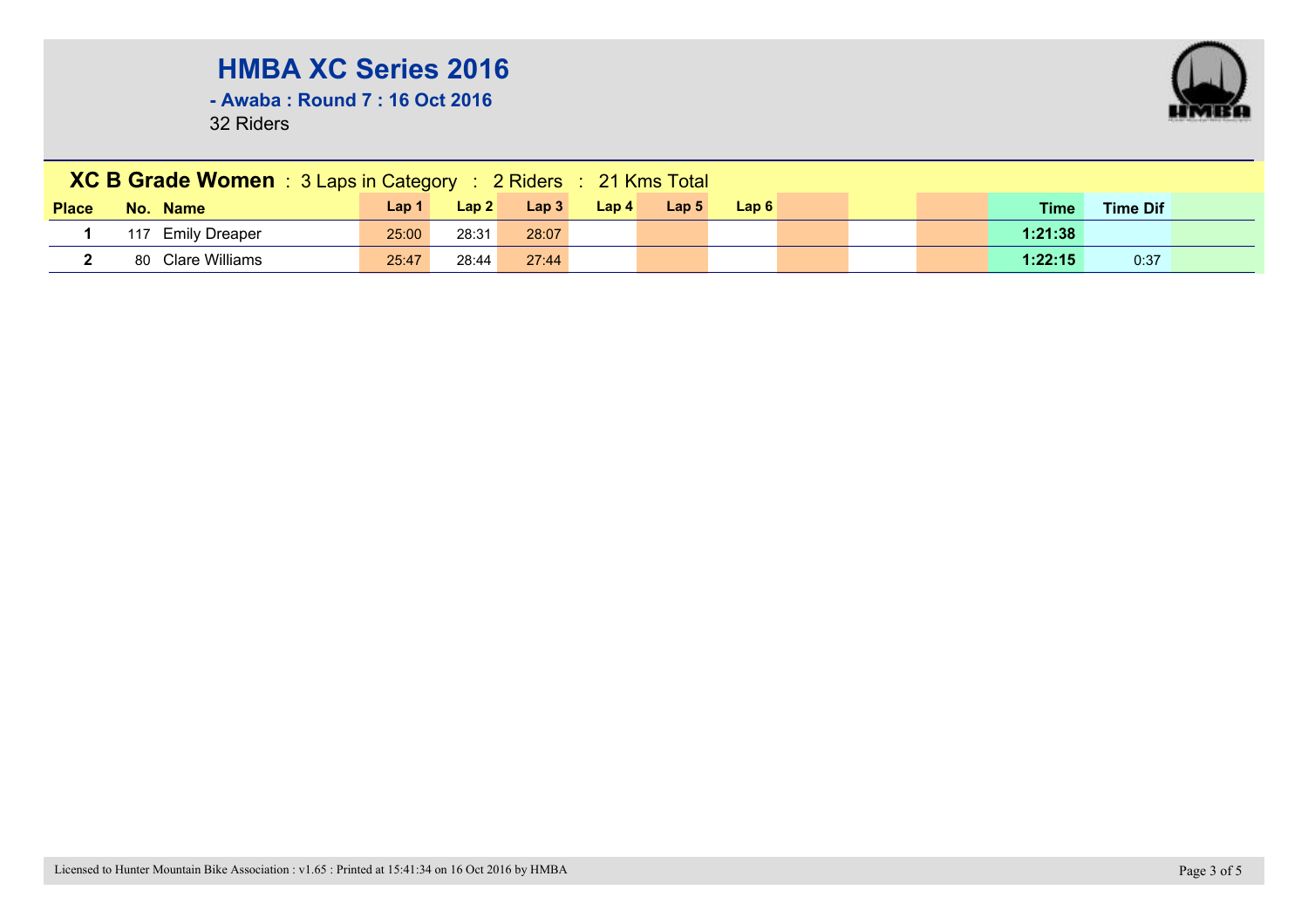**- Awaba : Round 7 : 16 Oct 2016**

|                         | <b>XC C Grade Men</b> : 3 Laps in Category : 10 Riders : 21 Kms Total |                  |       |       |                  |                  |      |  |            |                 |  |
|-------------------------|-----------------------------------------------------------------------|------------------|-------|-------|------------------|------------------|------|--|------------|-----------------|--|
| <b>Place</b>            | No. Name                                                              | Lap <sub>1</sub> | Lap2  | Lap3  | Lap <sub>4</sub> | Lap <sub>5</sub> | Lap6 |  | Time       | <b>Time Dif</b> |  |
|                         | 439 Colin Cole                                                        | 20:26            | 23:42 | 24:15 |                  |                  |      |  | 1:08:23    |                 |  |
| $\overline{2}$          | 423 Matthew Rogers                                                    | 20:32            | 24:20 | 25:05 |                  |                  |      |  | 1:09:57    | 1:34            |  |
| $\mathbf{3}$            | 364 Steven Pryor                                                      | 21:24            | 24:54 | 24:23 |                  |                  |      |  | 1:10:41    | 2:18            |  |
| $\overline{\mathbf{4}}$ | 520 Jeremy Dawes                                                      | 21:39            | 24:36 | 24:39 |                  |                  |      |  | 1:10:54    | 2:31            |  |
| $5\overline{)}$         | 385 Philip Dunne                                                      | 21:45            | 24:46 | 24:56 |                  |                  |      |  | 1:11:27    | 3:04            |  |
| 6                       | 422 Dallas Barham                                                     | 22:46            | 26:11 | 26:02 |                  |                  |      |  | 1:14:59    | 6:36            |  |
| $\overline{7}$          | 546 anthony lloyd-jones                                               | 21:30            | 27:02 | 26:43 |                  |                  |      |  | 1:15:15    | 6:52            |  |
| 8                       | 417 Mathew Frost                                                      | 22:26            | 26:54 | 26:21 |                  |                  |      |  | 1:15:41    | 7:18            |  |
| 9                       | 521 Clint Musgrove                                                    | 23:15            | 28:25 | 28:36 |                  |                  |      |  | 1:20:16    | 11:53           |  |
| <b>DNF</b>              | Peter Woodward<br>294                                                 | 26:55            | 32:15 |       |                  |                  |      |  | <b>DNF</b> |                 |  |